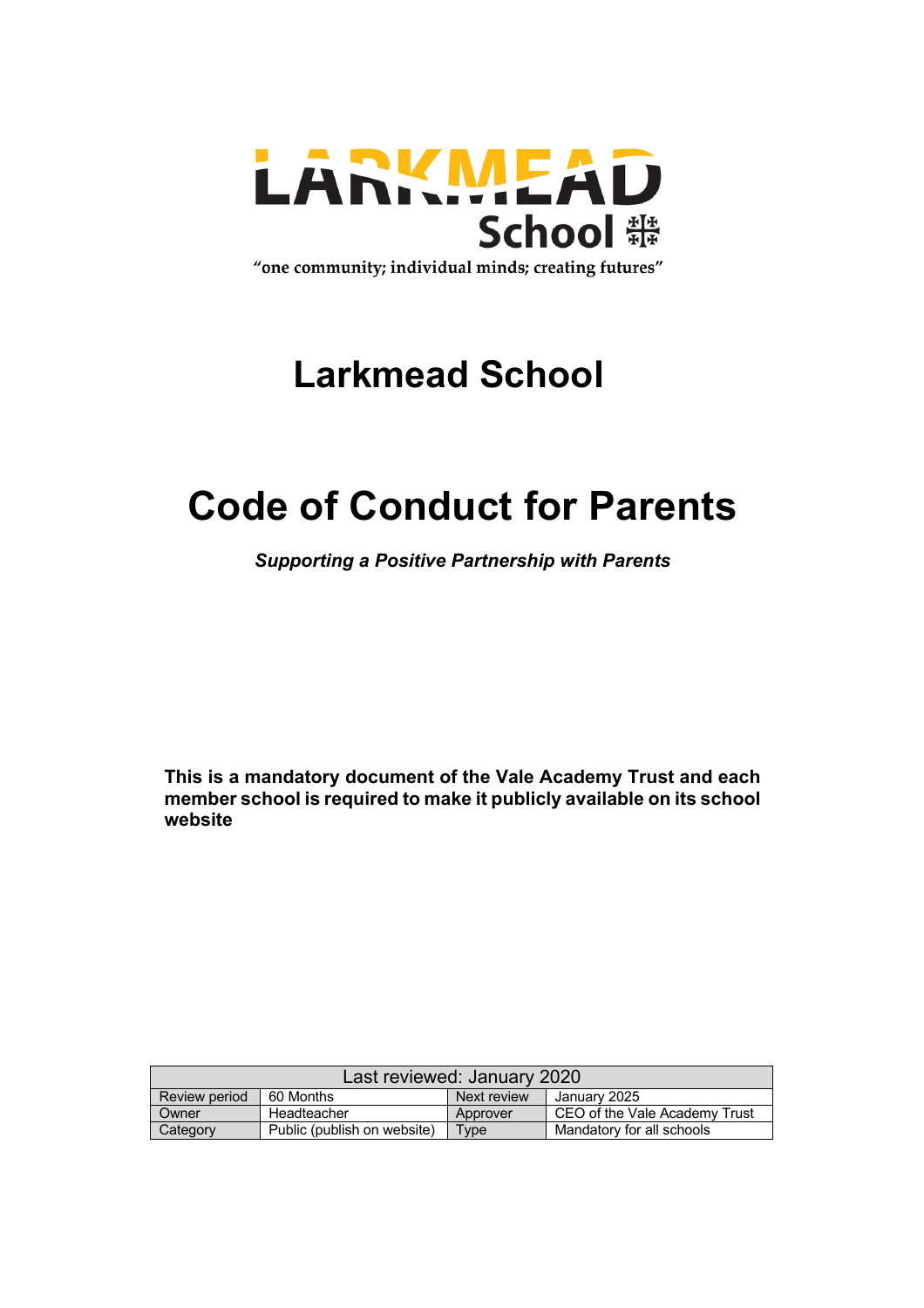**In this document, 'parent' should be read as meaning any parent or carer, or any adult accompanying children onto and away from school premises.**

## **1. Introduction**

## **Our school expects the highest standards of behaviour from our pupils and in turn expects that all parents will set a good example to all children and help maintain a safe, calm and respectful environment at all times.**

At our school we are very proud and fortunate to have a highly dedicated and supportive community of parents, staff, governors and volunteers, working together in partnership to provide our children with the best possible education. We know that where parents and the school work within a positive partnership the children benefit and do better at school. And we know too that for this partnership to be effective and harmonious it is vital that we maintain good relations between all involved.

Thankfully, serious relationship difficulties are rare in our school community, however schools are complex environments and everyday frustrations can sometimes cause misunderstandings. Establishing where this happens and remaining committed to resolving difficulties in a constructive manner through open and positive dialogue is essential.

Our staff, governors and volunteers have all committed to and signed a specific code of conduct for their roles, and of course our children are subject to the school's Behaviour Policy and Procedures, a copy of which is available on our website.

The purpose of this *Code of Conduct for Parents* is to provide a reminder to parents about the expectations on them around relationships and conduct in the school community.

## **2. Principal aim of this code of conduct**

• That all members of the school community treat each other with respect and feel safe at all times

## **3. Expectations**

- That all parents set a good example to all children at all times, showing them how to get alongwith all members of the school and the wider community
- That parental concerns or complaints are raised and handled with mutual respect and in accordance with the school's Complaints Procedure
- That no staff, governors, volunteers, parents or children are the victims of abusive behaviour or threats from adults on the school premises, or through social media or other electronic means
- That physical attacks, threatening behaviour, abusive or insulting language verbal or written, to staff, governors, volunteers, parents, children and other users of the school premises will not be tolerated and may result in restrictions on access to certain staff, withdrawal of permission to be on school premises, or the police being called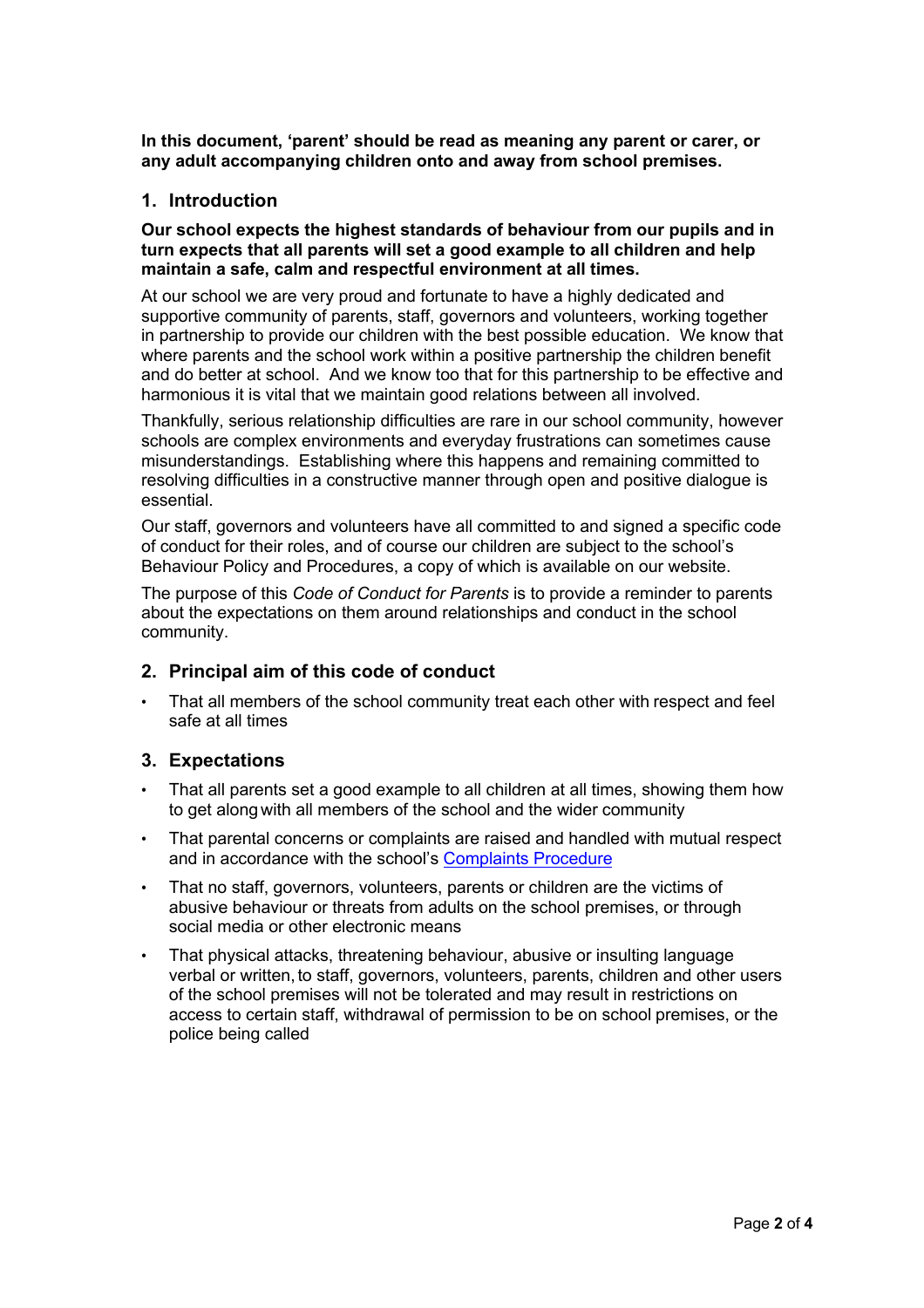# **4. How to raise concerns or complaints with the school**

It is in everyone's best interests that when problems or concerns arise they are handled in a fair, prompt and transparent manner. In most cases this usually means raising the matter in the first instance with a class teacher or another member of staff. Experience tells us that the vast majority of concerns are resolved at this 'informal' stage. However, if for some reason a resolution cannot be found informally, we urge the parent concerned to follow our Complaints Procedure, which is designed to bring structure and fairness to finding a resolution.

### *It is vitally important that all involved show respect to one another and not let frustration or anger sour relations and prevent the process from finding a resolution.*

# **5. Unacceptable behaviour**

Our school will not tolerate staff, children, governors, volunteers or parents being threatened, intimidated or defamed, or our school being brought into disrepute, and we will take action if this happens. Depending upon the severity of the incident, our actions could include restricting access to certain staff, and/or informing the police, and/or imposing a ban from school premises. Thankfully at our school these are very rare occurrences.

Examples of unacceptable behaviour (this is not an exhaustive list):

- Shouting, either in person or over the telephone
- Inappropriate posting on social media which could bring the school into disrepute or defame an individual or be deemed as bullying or vexatious
- Speaking in an aggressive or threatening tone
- Physical threats or physical intimidation, e.g. standing very close
- The use of aggressive hand gestures/exaggerated movements
- Shaking or holding a fist towards another person
- Swearing, spitting, smoking or drug-taking on school premises
- Pushing or hitting e.g. slapping, punching or kicking
- Racist or sexist comments including sexual innuendo

## **6. Inappropriate use of social media and messaging services**

Across the nation, social media has sometimes been used to fuel campaigns and complaints against schools, headteachers, staff, and in some cases other parents or children. The Vale Academy Trust and the Local Governing Body of our school considers the use of social media in this way as unacceptable and not in the best interests of the children or the whole school community.

We ask that any parent with a concern or complaint refrain from posting negatively on social media and instead follow our Complaints Procedure.

In the event that any child or parent is found to be posting libellous, defamatory or vexatious comments on Facebook, or any other social media or messaging service, they will be reported to the appropriate 'report abuse' section of the service. All social media and messaging services have clear rules about the content which can be posted and they provide mechanisms to report activity which breaches this. We will also expect that any parent or child removes such comments immediately.